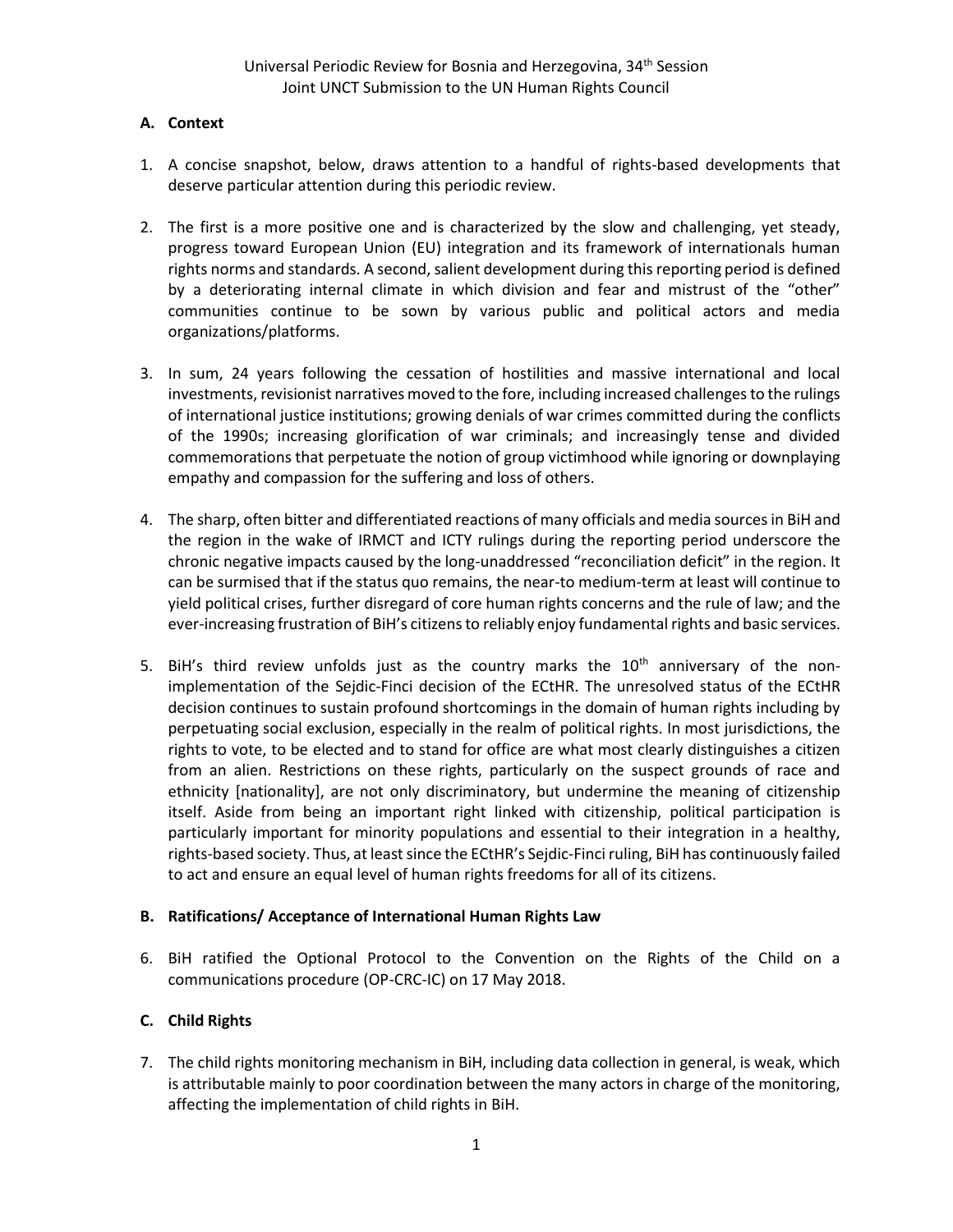- 8. BiH has made certain progress, however; particularly in the area of developing some good policies (e.g. Roma Education Action Plan 2018; Platform on Preschool Education 2017). Nevertheless, there is an evident lack of a systematic implementation of these policies across the country in most sectors.
- 9. A relatively high percentage of the country's GDP is spent on education, but this does not translate into strong results in the learning outcomes. The inefficiency of the multiple education systems makes it difficult to make fast progress in the areas of early childhood development, inclusive and quality education and peace building.
- 10. The segregated 'two schools under one roof' approach, including differentiated curricula is still applied, in some manner, in some 56 schools. In tandem, mono-national schools remains an equally pervasive problem. In the Republika Srpska (RS) entity, Bosniak children are officially denied the right to call the language in which they are taught "Bosnian." Children with disabilities and Roma children remain largely marginalized.
- 11. BiH should immediately and substantively address the system of discrimination and segregation and end the practice of "two schools under one roof." In tandem, curricula and policy reforms should be enacted that ensure that educational material is non-discriminatory, including the recognition of, and right to use, the Bosnian language.
- 12. The country has made no progress on developing state level health and health insurance policies and strategies. Early childhood development services have not been institutionalized adequately and immunization rates continue to decline, and the country is facing a measles outbreak as of early 2019.
- 13. There is a need for the stronger coordination of child monitoring bodies and institutions in the country, budgeting of child friendly policies, strategies and laws within all the public budgets, strengthening of the data collection, and improvements in implementing early childhood development, education and social protection services. Strengthening of all government institutions efforts are needed to prevent violence against children, family separation and juvenile crime.
- 14. The Council of Ministers (CoM) of BiH constituted the Council for Children of BiH in 2013, which developed and adopted the Action Plan for Children 2015-2018 in June 2015. However, it was not accepted by the institutions of one of the entities.
- 15. A new Action Plan will need to be developed and its actions implemented throughout the country.
- 16. In the RS, a new Law on Child Protection (regulating cash benefits) was implemented as of January 2018.

#### **Non-Discrimination and Gender Equality**

17. The burden of everyday life and effort to raise families and care for elderly is borne disproportionately by women. They are also underrepresented in both political and economic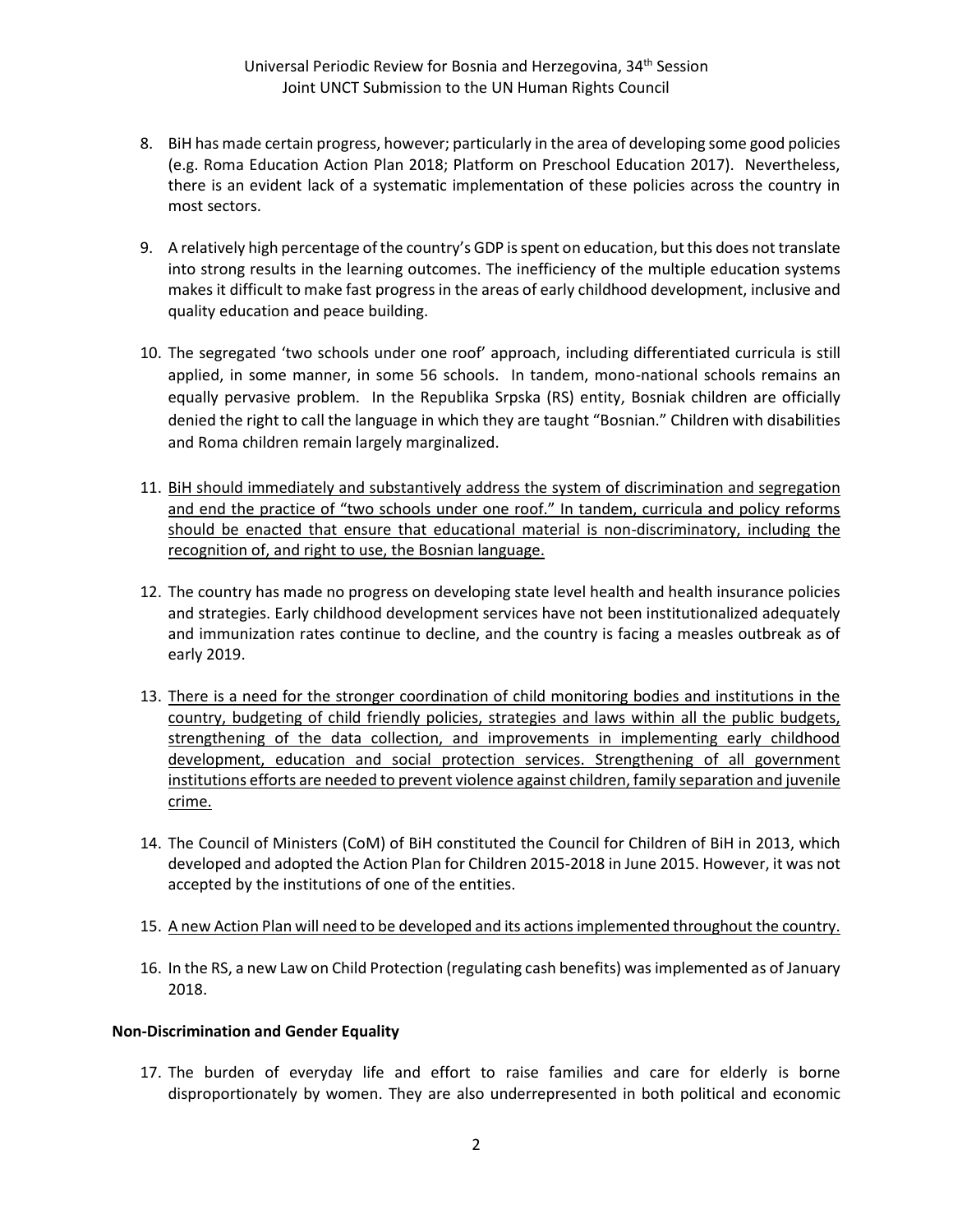### Universal Periodic Review for Bosnia and Herzegovina, 34<sup>th</sup> Session Joint UNCT Submission to the UN Human Rights Council

decision making. "Retraditionalization" and war-trauma exacerbate tolerance to different forms of violence. 47.2% women experienced some form of violence during their lifetime.

- 18. Even though women account for 51.5% working age population in 2017, they have lower employment and higher unemployment rates than men. 2017 statistics on unpaid work in household highlights that despite the fact that women are legally entitled to own land, they rarely own property: over 70% of landowners are men and just under 40% own property jointly with a spouse. This affects women's access to credit, limiting their risk-taking and entrepreneurship in business in favor of more predictable, safer public sector jobs.
- 19. Even if political parties meet their legal requirement of including 40% women in the open electoral list, on the whole, they only give modest support to promote female representatives. There are no visible strategies for promoting gender equality.
- 20. The cumbersome and complex governance framework of BiH presents a significant challenge to applying uniform, holistic approach to gender mainstreaming across different sectors.Further, the absence of statistics and analytical research creates gaps and inconsistencies in the policy and legislative work.
- 21. Improvements are needed in both strengthening institutional capacities and enhancing cooperation between the gender mechanisms and the key ministries and the civil society organizations in order to increase gender mainstreaming in all aspect of government work, primarily policy development and budgeting, and alignment with the EU acquis communautaire, as the means for achieving gender equality.

# **D. Sexual Violence During Conflict**

- 22. FBiH authorities strengthened their capacities to provide direct and sustained medical and psychosocial support to survivors of conflict related sexual violence (CRSV). At the same time, the program for victims of wartime rape, sexual abuse and torture, and their families in BiH (2013- 2016), prepared jointly by the BiH Ministry of Human Rights and Refugees was never adopted at the state level, preventing its full implementation.
- 23. In 2017, the Governments of the FBiH and Brčko District (BD) established two Commissions with the responsibility of providing an expert opinion for the purpose of recognizing the status of "*special category – CRSV survivor*" foreseen by the FBiH Law on Social protection… Families with Children" and BD Decision on Protection of Civilian Victims of War.
- 24. It is recommended that governmental and international support be provided for the implementation of laws related to victims of wartime rape and sexual violence; equal and non-discriminatory access to the status and rights for CRSV survivors be ensured; and coordination among actors providing services to CRSV survivors across the country be improved to ensure a comprehensive approach.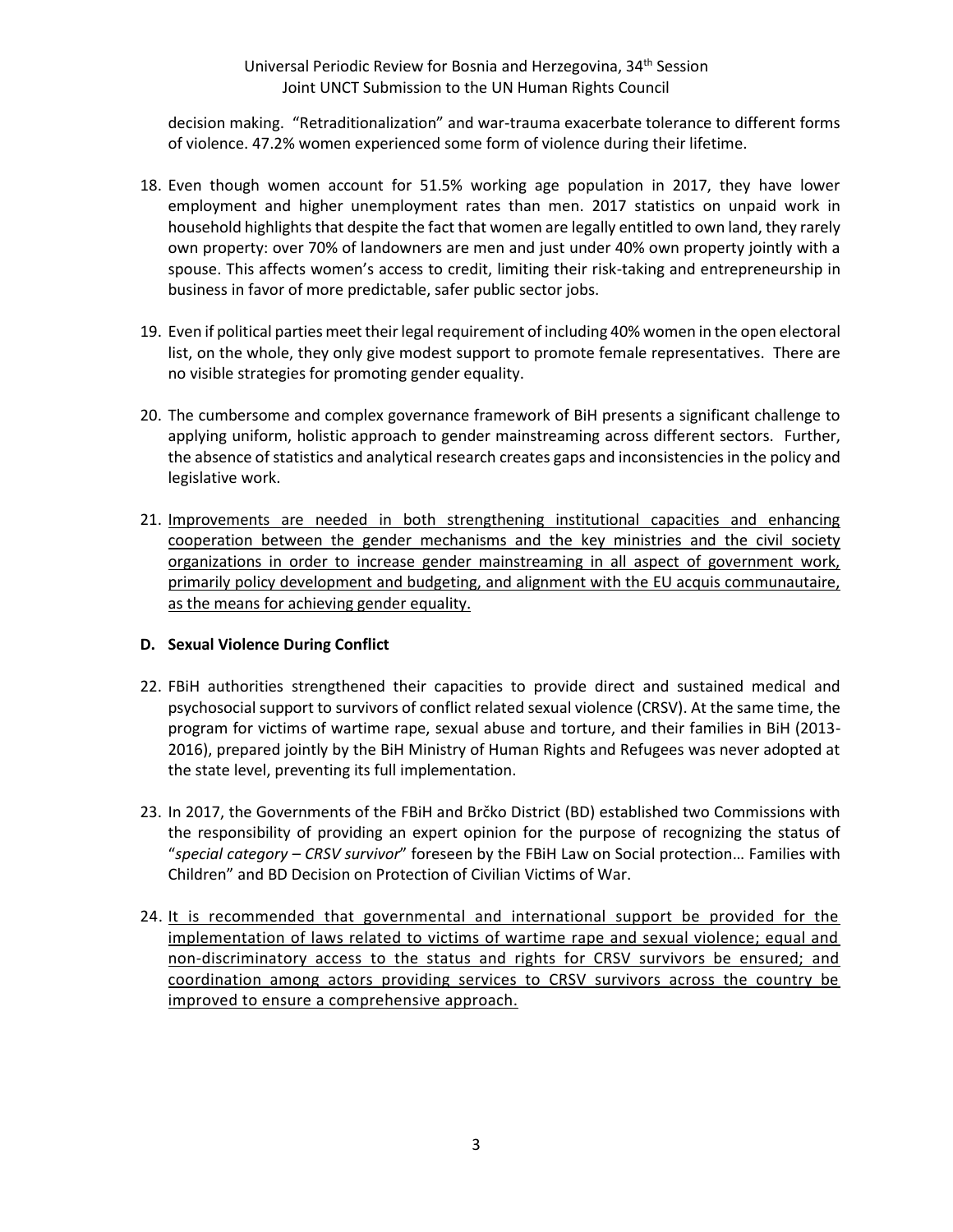#### **E. Domestic/Gender-Based Violence (GBV) Against Women**

- 25. Since ratification of CoE's Istanbul Convention in 2013 on Preventing and Combating Violence against Women and Domestic violence, important steps towards harmonizing the BiH legal system with convention provisions have been made. Implementation is a major challenge.
- 26. The Human Rights Ombudsman assessment in 2018 of human rights in the context of Sexual Reproductive Health and GBV, will serve as a basis for the implementation of a National Inquiry of the issue in 2019. BiH does not have a system to monitor measures aimed at protecting victims of domestic violence.
- 27. It is crucial that BiH continues to strive to better align with international standards, an inclusive approach in dialogue with CSOs and informed by survivors is essential.
- 28. The legislative framework needs to define country-wide minimum standards of survivor-centered service provision to ensure equal access to services for all survivors regardless of their place of residence and socio-economic status.
- 29. Significant improvement has been made on improving access to services and the capacity of first responders. However, the integration of CSO provided specialist support services for protection from violence into the official response system has been a slow process. $<sup>1</sup>$ </sup>
- 30. Survivors of violence face secondary victimization and should be exempted from additional costs of proceedings and expert support. Free legal aid should consider gender specificity of service and diversity of women and should secure accessibility of services for all vulnerable groups.
- 31. In light of ongoing migrant crisis, BiH has neither conducted an assessment, nor implemented any measures to protect the victims of GBV among the affected population. Standard Operating Procedures for clinical management of rape were developed only in Una-Sana Canton, but are not adopted yet.
- 32. Minimum standards for harmonized service delivery country-wide must be deployed; adequate budgetary allocations for funding shelters and specialized support services for survivors of GBV be secured; measures to encourage reporting of cases of domestic violence be strengthened; training should facilitates detection of cases of violence against women and children, and ensure comprehensive support to survivors; data collection must be improved, with a system to facilitate comprehensive assessment and develop appropriate preventive, detection and responsive measures.

#### **F. Trafficking & Sexual Abuse**

33. BiH is a country of origin, transit, and destination for victims of trafficking<sup>2</sup>. Most victims are BiH nationals, predominantly children. Evidence also underscores that refugees and migrants

l

<sup>&</sup>lt;sup>1</sup> Politicization of technical processes has slowed harmonization of policies and laws with the Istanbul Convention, especially where initiated by CSOs. Poor availability of consistent administrative data on the incidence of domestic violence and violence against women remains an impediment to evidence-based policies and programmes.

<sup>2</sup> [2018 Trafficking in Persons Report.](http://www.state.gov/j/tip/rls/tiprpt/2018/index.htm)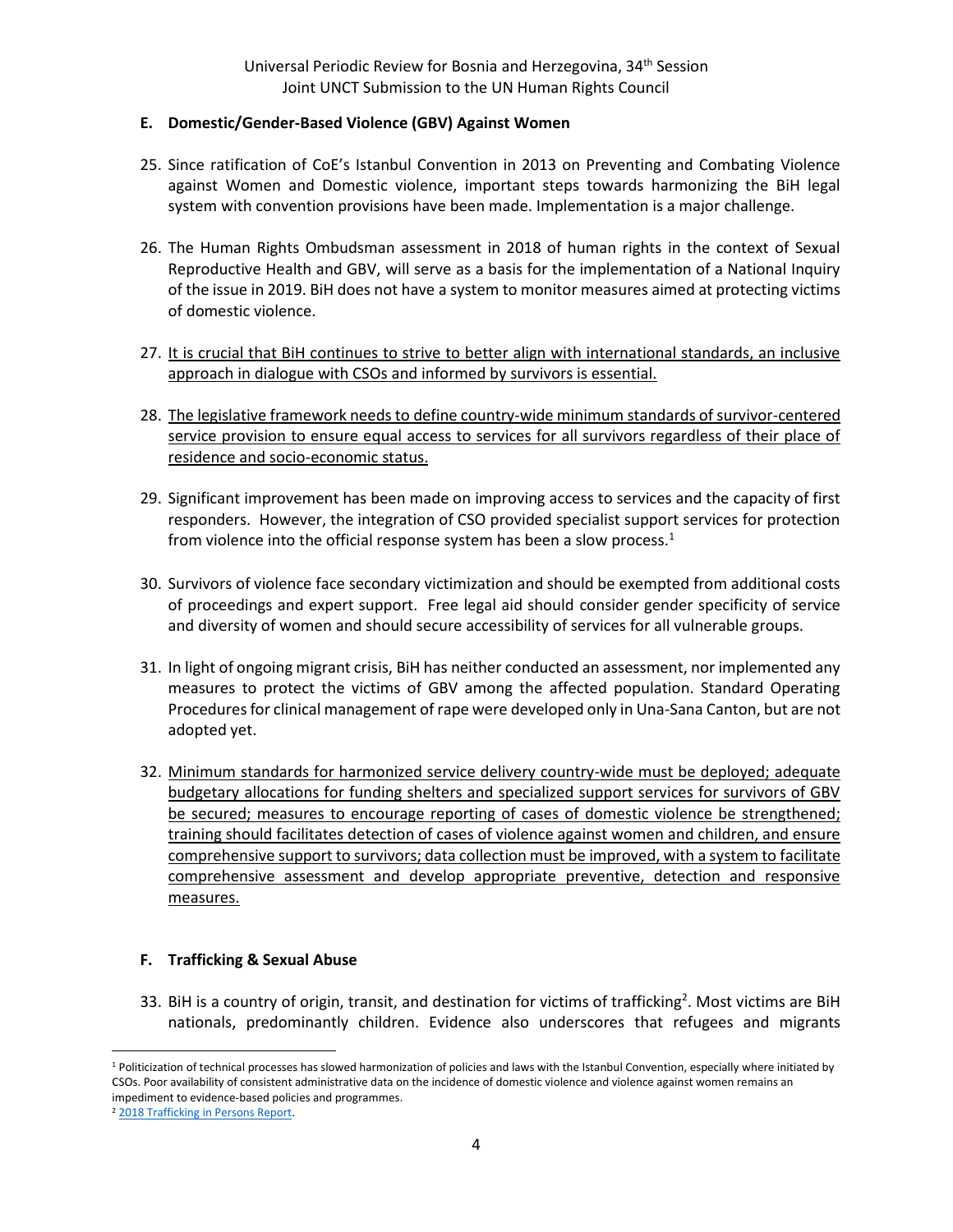#### Universal Periodic Review for Bosnia and Herzegovina, 34<sup>th</sup> Session Joint UNCT Submission to the UN Human Rights Council

transiting along the Balkan Route may be particularly vulnerable to abuse and exploitation including trafficking in persons (TIP). $3$ 

- 34. In 2018, BiH authorities began bringing legislation and policies more in line with international standards and further integrating the migration dimension into guiding documents and procedures. Namely, the government of BiH updated and adapted the "Guidelines for Conduct of Regional Monitoring Teams for Fight against Trafficking in Human Beings" to take into consideration the specificities of the referral system in the context of mixed migration flows.
- 35. Currently, BiH still lacks a countrywide system to collect and manage data on human trafficking. However, there are plans to establish such a system in coordination with the UNCT in BiH in 2019.
- 36. The Ministry of Security of BiH developed the Action Plan for Child Protection and the Prevention of Violence against Children through Information Communications Technologies 2014–2015. A significant number of the aims of the Action Plan are still to be realized. State institutions need to enhance efforts to educate children about how to protect themselves from online violence; as well as caregivers, teachers and social service providers about online safety and security; and improve access to support services for the survivors of CSEA<sup>4</sup>.

#### **G. Justice System**

- 37. In the wake of the end of the ICTY mandate, there is an estimated backlog of over 3,400 cases at the level of national jurisdictions of Croatia, Serbia, Montenegro, and BiH.<sup>5</sup>
- 38. A revised BiH National War Crimes Strategy has been concluded and needs to be adopted by the BiH CoM. The next 5 years are considered critically important for the processing of unresolved war crimes cases. The BiH Prosecutor's Office should continue to focus on the most complex cases and increase the number of these complex investigations/indictments.<sup>6</sup>
- 39. With the transfer of less complex cases to the entity level judiciaries, their caseload will be expanding. It is essential that that support given to the State level Prosecutor will likewise be extended to the entity level. The processing of the transferred war crimes cases to entity level jurisdiction will need to be monitored, so as to ensure quality control.
- 40. Cross-border co-operation of prosecution offices, indispensable in these cases, will need to be accelerated and capacity of institutions in charge of war crime case processing should be further enhanced.
- 41. The search for 10,315 people still listed as missing persons from the 1990s conflicts in the region (over 7,000 apply to BiH), makes national and regional co-operation between the institutions for the search for missing and the prosecutors' offices, as well as between the families of the missing and the State Prosecutors, corollary work to war crimes case processing.<sup>7</sup>

<sup>&</sup>lt;sup>3</sup> International Organization for Migration, Enhancing Counter Trafficking in Crisis in the Western Balkans: Analytical Report available at: [https://bih.iom.int/sites/default/files/TRAFIC/Analytical%20Report%20.pdf.\)](https://bih.iom.int/sites/default/files/TRAFIC/Analytical%20Report%20.pdf)

<sup>4</sup> CSEA – Child sexual exploitation and abuse.

<sup>5</sup> More than 550 unresolved war crimes cases with more than 4,500 perpetrators only in BiH.

<sup>&</sup>lt;sup>6</sup> The IRMCT is mandated to support national efforts by providing access to its evidence collection.

<sup>&</sup>lt;sup>7</sup> BiH has had a good level of cooperation with the ICTY and currently with the IRMCT.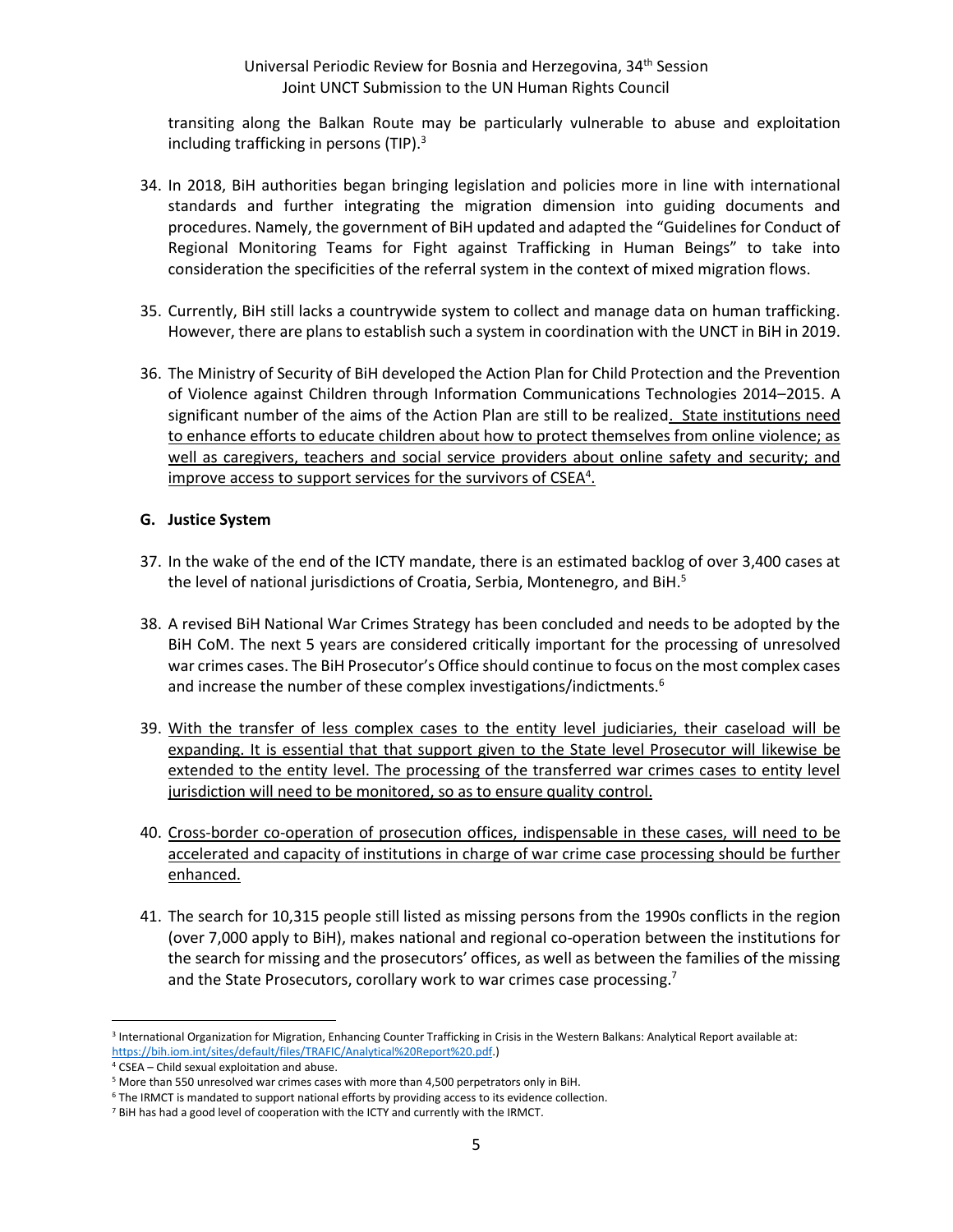- 42. Full cooperation with the IRMCT should include recognizing and respecting the verdicts that both the ICTY and the Mechanism has delivered. This also includes that the verdicts of BiH nationals are to be registered in the BiH criminal records.
- 43. BiH has not started this process; BiH nationals convicted by the ICTY/Mechanism currently have a clean criminal record in BiH.
- 44. There have been long-standing and increasing occurrences of the denial and marginalizing of crimes and facts established by international and national courts. Such actions have no place in a country aspiring to EU membership, and thus committing itself to entrenching institutions guaranteeing democracy, the rule of law, and human rights. This trend will need to be reversed, and political leaders should take no part in the glorification of war criminals and the denial of final court verdicts.
- 45. On 21 June 2018, the Assembly of RS adopted the "Law on Protection of Victims of Wartime Torture", which extends the status of "victim of war-time torture" to include CRSV survivors. The implementation of the Law started in November 2018. In the first four months of implementation, around 300 survivors of torture applied for the status, of which around 60 applications are by CRSV survivors.
- 46. Citizens of BiH staged significant demonstrations to voice their frustrations with the state of justice, the accompanying lack of accountability, a weak RoL and ubiquitous corruption in these areas. This was most evident during the early 2014 civil unrest, mainly across cities in FBiH and with the on-going demonstrations called "Justice for David" in the RS and "Justice for Dzenan" in the FBiH.
- 47. The Law on the Protection and Treatment of Children and Juveniles in Criminal Proceedings entered into force in RS in 2011, in BD in 2012 and in the FBiH in 2015. Yet, a similar law at the national level aimed at the protection of children in contact with justice institutions at the state level does not exist. The country lacks the funding and leadership at all levels of government to fully implement the adopted laws on the protection and treatment of children. More specifically, there is a lack of specialised departments within the police and prosecutor's offices, an insufficient number of expert associates/victim and witness support providers, a lack of continuous practical and evaluated certification and training of professionals and a lack of effective monitoring, coordination and steering through the Councils/Commissions for the Monitoring and Advancement of the Work of Criminal Procedure Institutions and Execution of Criminal Sanctions, as prescribed by the Law on the Protection and Treatment of Children and Juveniles in Criminal Proceedings.<sup>8</sup>
- 48. The HJPC<sup>9</sup> of BiH adopted a Court Management System in order to provide comprehensive justicerelated data on children in contact with the law. However, a comprehensive reliable effective and efficient data collection system is still not in place.

<sup>8</sup> Article 198 of Brcko District and Republika Srpska and Article 199 of the Law on Protection and Treatment of Children and Juveniles in Criminal Proceedings of Federation of Bosnia and Herzegovina.

<sup>&</sup>lt;sup>9</sup> High Judicial and Prosecutorial Council of BiH.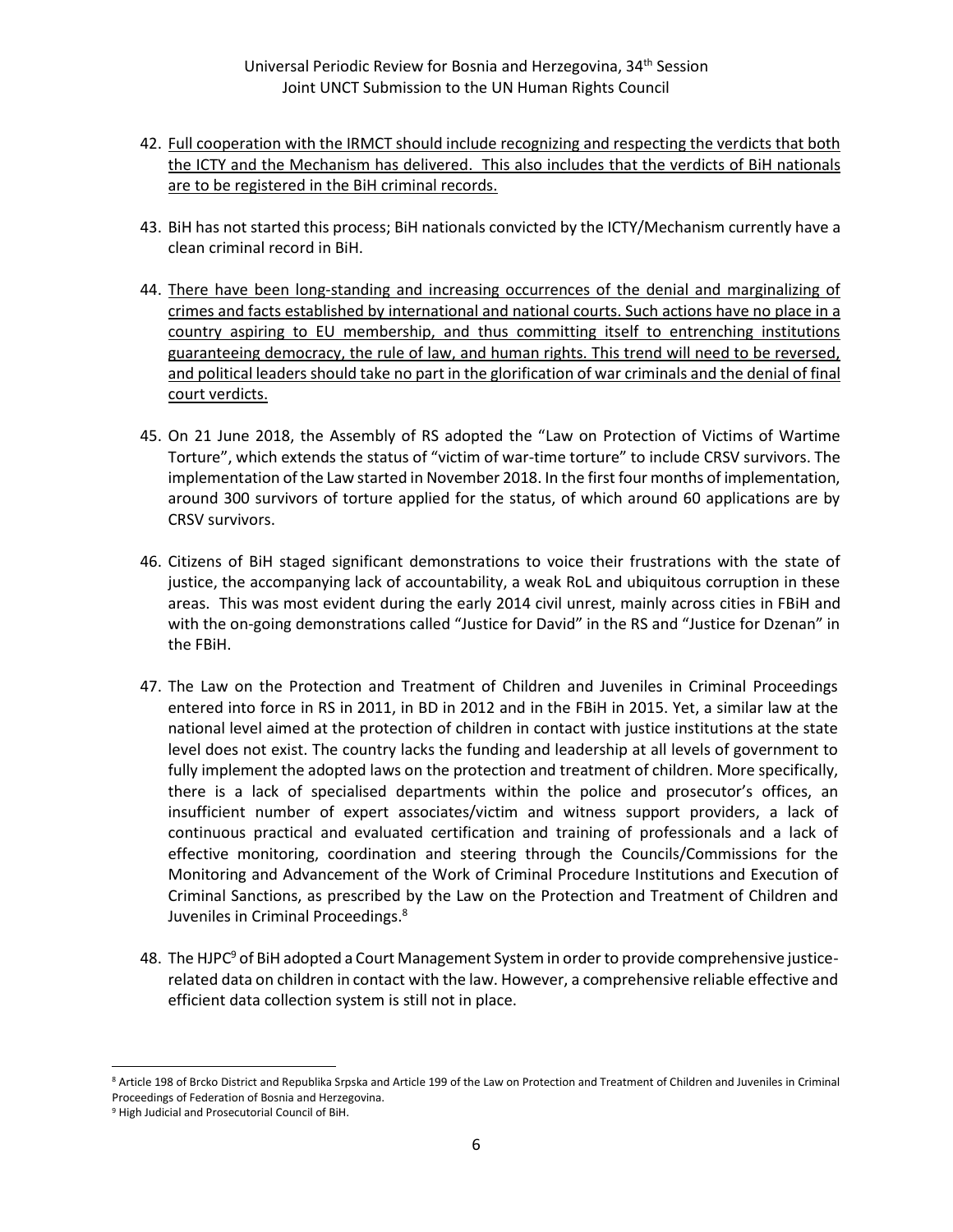#### **H. Freedom of the Media**

49. There is a small but strong culture of high-quality independent media reporting in BiH. However, the broader context presents an environment in which political influence and private sector interests have a significant influence on media reporting. In addition, various forms of pressure toward, and threats against, media organizations and journalists are often driven by the politics of division that still very much exist in BiH. A weak RoL and the related weak accountability measures or mechanisms make BiH a challenging landscape for those who wish to do their work without fear of reprisals. A recent increase in threats and physical attacks against media professionals (especially those that carry out critical investigative reporting around political/economic interests) has resulted in an environment where self-censorship and concerns about security have become part of the equation. Of concern is the fact that BiH society, on the whole, struggles to navigate the aforementioned landscape and come away feeling properly informed. When combined with the rising influence of unaccountable social media-based news – often in combination with deliberate, vitriolic and incitement-filled reader commentary – the overall media environment either has citizens further disengage from public and political life or adopt more strident/less tolerant points of view.

### **I. Women - Advancement & Non-Discrimination**

- 50. BiH has made significant steps in developing institutional capacities for gender equality and ensuring legal provisions guaranteeing women's rights and gender equality are in place. However, available data highlight persistent and pervasive gender inequality and lagging implementation of legislation.
- 51. In 2010 BiH, became the first country in the Western Balkans to adopt an action plan on the implementation of the UNSCR 1325 on Women Peace and Security and has now approved a third action plan covering 2018 to 2021.
- 52. In the 2018 general elections, while a considerable number of women candidates were registered, women remain underrepresented in politics. None of the political parties who won representation in the state and entity legislatures were led by women.<sup>10</sup> At state level, the total number of women elected to the parliament decreased from 23 per cent in 2014 to 16 per cent in 2018. Women candidates were not actively promoted by political party structures.
- 53. Except for the CEC, women were well represented in the election administration.<sup>11</sup> The Roadmap for Gender Equality in Elected Office prescribing a holistic approach to bring in and to keep more women in politics and the decision-making was approved by the Parliamentary Assembly of BiH, the CEC and Gender Agencies in 2018.

l

<sup>&</sup>lt;sup>10</sup> ODIHR Election Observation Mission Final Report, Bosnia and Herzegovina General Elections 7 October 2018, p. 12. At the entity level, there is 24 per cent women representation in the Federation of BiH (FBiH) House of Representatives and 16 per cent in the RS National Assembly. The newly elected president of the RS is a woman.

<sup>&</sup>lt;sup>11</sup> ODIHR Election Observation Mission Final Report, Bosnia and Herzegovina General Elections 7 October 2018, p. 2.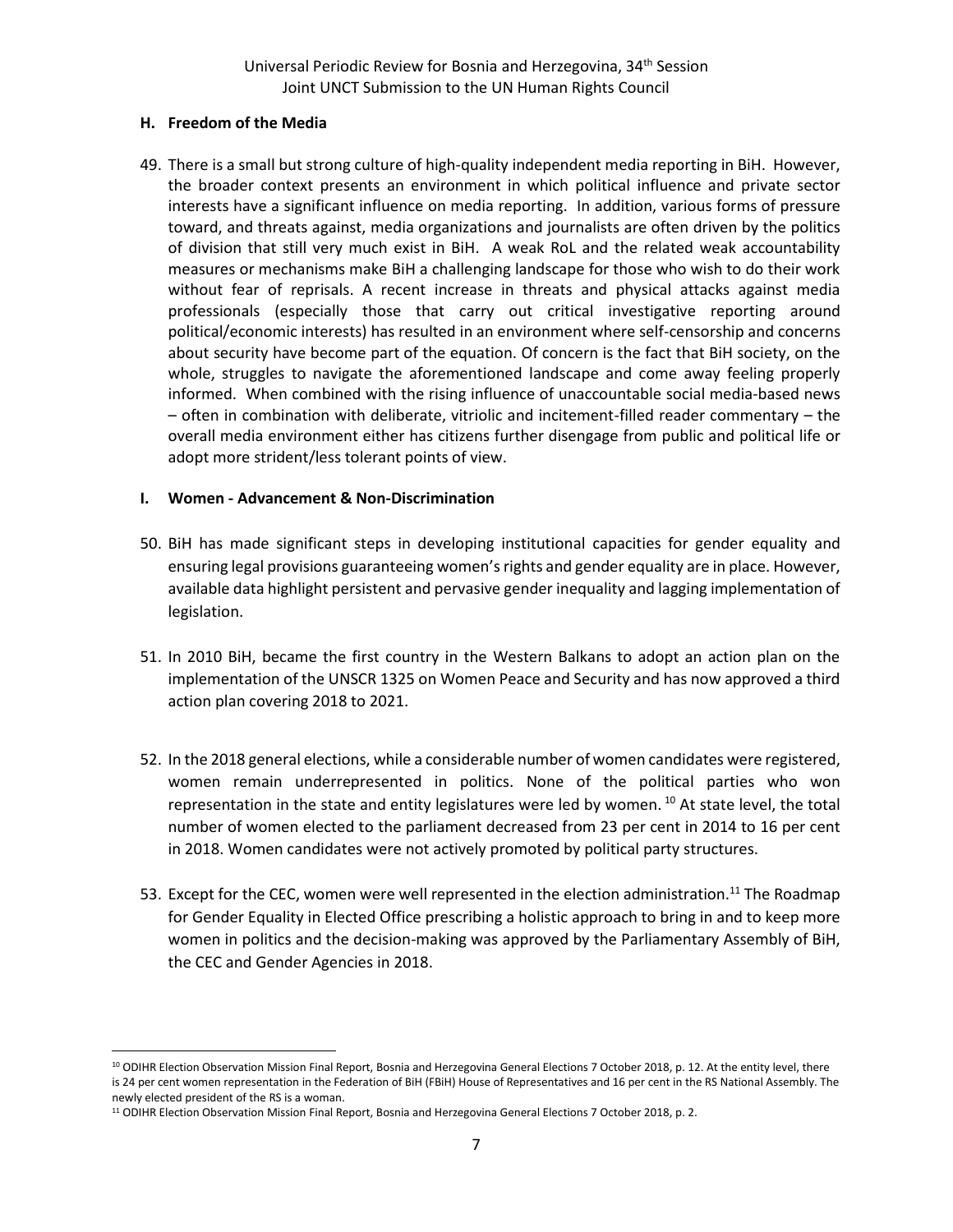- 54. Legislation for Gender Responsive Budgeting (GRB) at BiH, FBiH and RS levels are in place. The FBiH Budget Framework Paper 2019-2021 includes initiatives and guidelines for GRB. Ministries of Finance across all levels have trained 17,000 civil servants in gender-responsive budgeting and implementation. Special GRB efforts by the Ministry of Agriculture in RS support the economic empowerment of rural women through rural associations.
- 55. In BiH, approximately 75% of inhabitants live in rural areas. Despite some initiatives for the economic empowerment of rural women, especially in RS, there is still a lot to be done to improve their situation and vulnerabilities. Rural women are often "invisible" in the official employment and property figures.<sup>12</sup>
- 56. The UNCT recommends increased access to quality public services in rural areas and empowerment of rural women through establishment of rural women associations.

#### **J. Inclusive Education**

 $\overline{a}$ 

- 57. The concept of inclusive education in BiH has started to take hold and there is increased awareness of its significance. Yet progress in inclusive education in BiH is measured by 'access' to school and not by 'participation' in education. Inadequate efforts have been made to implement the principle of inclusiveness mandated by education laws. Discriminatory practices and prejudices still affect a large number of children with disabilities who remain excluded from society. There is no standardized methodology for assessing disability nor a common understanding of the methodology based on the assessment of the functionality of children.
- 58. Roma children and children with disabilities are at greater risk of dropping out of secondary school.13 Economic difficulties, poverty, lack of access to schools and low awareness of the importance of education are the main reasons why young people drop out of school. A Framework Action Plan on Educational Needs of Roma for 2018-2022 was developed by Ministry of Human Rights and Refugees and was adopted by the BiH Council of Ministers in September 2018. But the Plan does not sufficiently capture the specific barriers facing Roma women and girls. Tailor-made programs, aimed at improvement of stability in Roma family and community life, would contribute to positive well-being, reduce social isolation and marginalisation and improve participation of Roma children in education system in BiH.
- 59. All relevant authorities should use Comment 4 of the Article 24 of the Convention on the Rights of Persons with Disabilities as the international standard and the starting point for addressing the key questions related to inclusive education for children with disabilities and to implement the four specific recommendations of the CRPD Committee for BiH related to education (policy, accessibility, financing, pre-service teacher training programmes)<sup>14</sup>.

 $12$  Rural women are rarely officially employed and are not entitled to pensions and health insurance. Low quality of life and lack of availability of basic services and infrastructure; exposure to domestic violence; low level of knowledge and access to the basic health care; low participation in decision-making processes; low level of education (primary 34%, secondary 37%), lack of capital for small business, and lack of access to agriculture production subventions result in social exclusion and deprivation.

<sup>13</sup> Education paper, 'Analysis of trends and recommendations for action', UNICEF, *Strategic Moment of Reflection*, September 2017.

<sup>14</sup>http://www.mhrr.gov.ba/ljudska\_prava/Prava\_osoba\_sa\_invaliditetom/Zakljucna%20razmatranja%20i%20preporuke%20Komiteta%20za%20 prava%20osoba%20sa%20invaliditetom%20za%20BiH.pdf.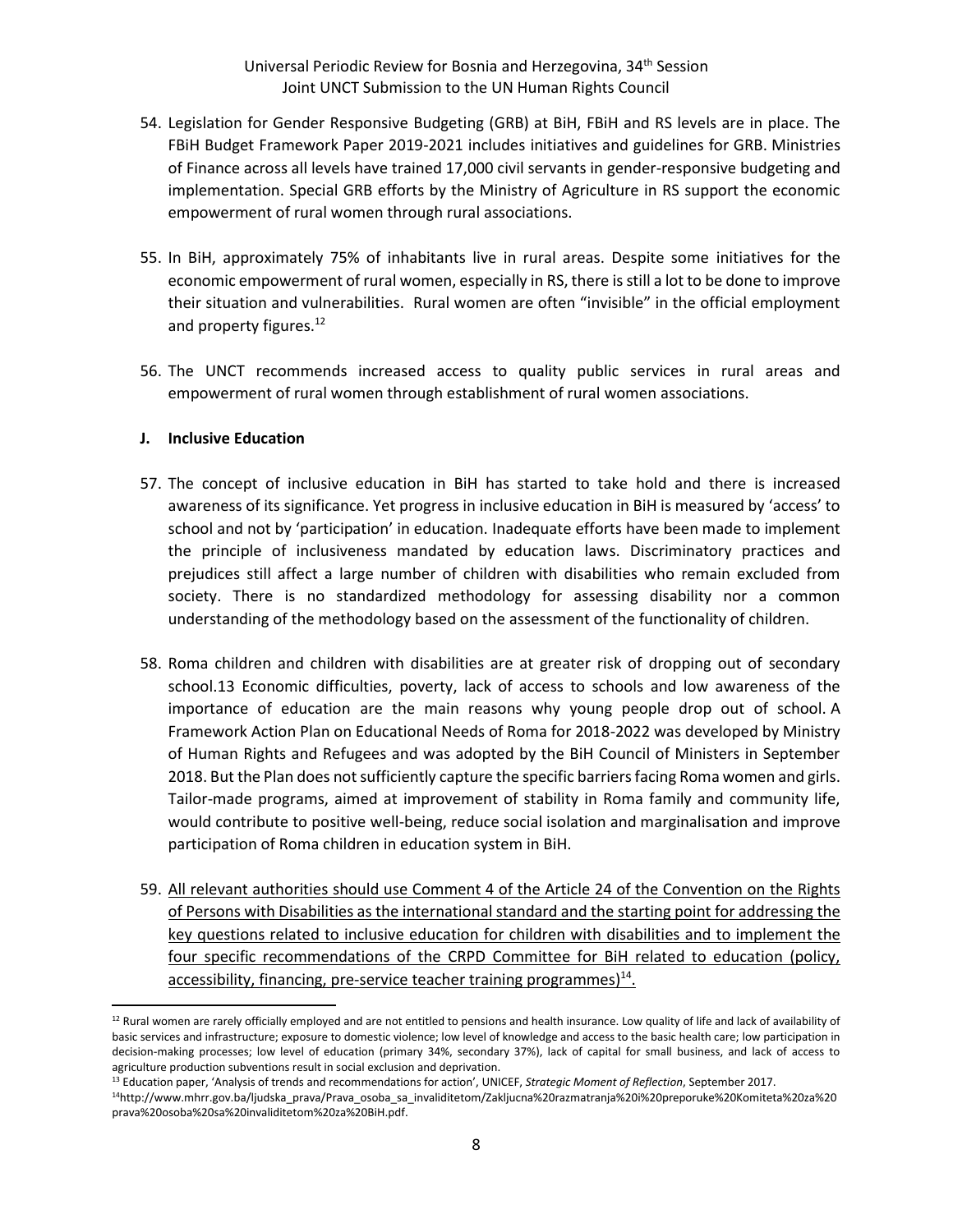# **K. Right to Health**

- 60. Right to health in BiH is under serious threat. Despite the relatively fair level of financing (over 9% of GDP) the performance of the health sector is low.
- 61. The health care system in BiH is characterized by extreme fragmentation, operating through 13 completely different sub-systems at the level of entities, cantons and Brčko District. This significantly complicates the way health care services are provided, increasing management and coordination costs and negatively impacting equity, quality, efficiency, accountability and free movement in health services.<sup>15</sup>
- 62. Surveillance of communicable diseases is performing fairly but health data reporting is uneven due partly to the disagreement on the 2013 census results making it impossible to find a common denominator between the two entities.
- 63. Further reforms are needed, particularly to address the issues of equity, free movement and universal health coverage.
- 64. The country has made no progress in health insurance policies and strategies at the state level to provide quality and standardized minimum levels of health care for patients.<sup>16</sup>
- 65. There is no comprehensive planning, adequate implementation or funding of childhood immunisation programmes in BiH. Immunisation rates continue to decline for almost all vaccines, especially for measles, mumps and rubella. BiH is one of the countries in the region at risk of the wild polio virus. In 2012, coverage for the first dose of the measles vaccine was at 91 per cent whereas in 2016 it was 68 per cent.
- 66. The International Code of Marketing of Breast-milk Substitutes is not enforced systematically. Consequently, low rates of early initiation of breastfeeding persist: less than 20 per cent of all children under the age of six months are exclusively breastfed.
- 67. The State should take all necessary measures, including the revision of current laws, to ensure that all children enjoy access to quality health services regardless of the status of their parents, with particular attention paid to children in vulnerable situations.

 $\overline{\phantom{a}}$  $15$  Additionally, the hospital sector has accumulated large amounts of debt further reducing the offer and quality for much needed services. There is unequal access to hospitals, primarily tertiary care facilities, and the level of medicine subsidies are highly dependent on the region where the patient lives. Out-of-pocket spending accounts for around 28 per cent of total health expenditure.

<sup>&</sup>lt;sup>16</sup> Approximately 15 per cent of the total population is uninsured, including children. In the Federation, early childhood development (ECD) services are not institutionalised or fully available and there are issues related to quality, although in 2018, the Federal Ministry of Health revised the Standards and Norms for Essential Primary Healthcare Services to include early childhood development centres as part of the essential primary care health services, increasing access and affordability of ECD services.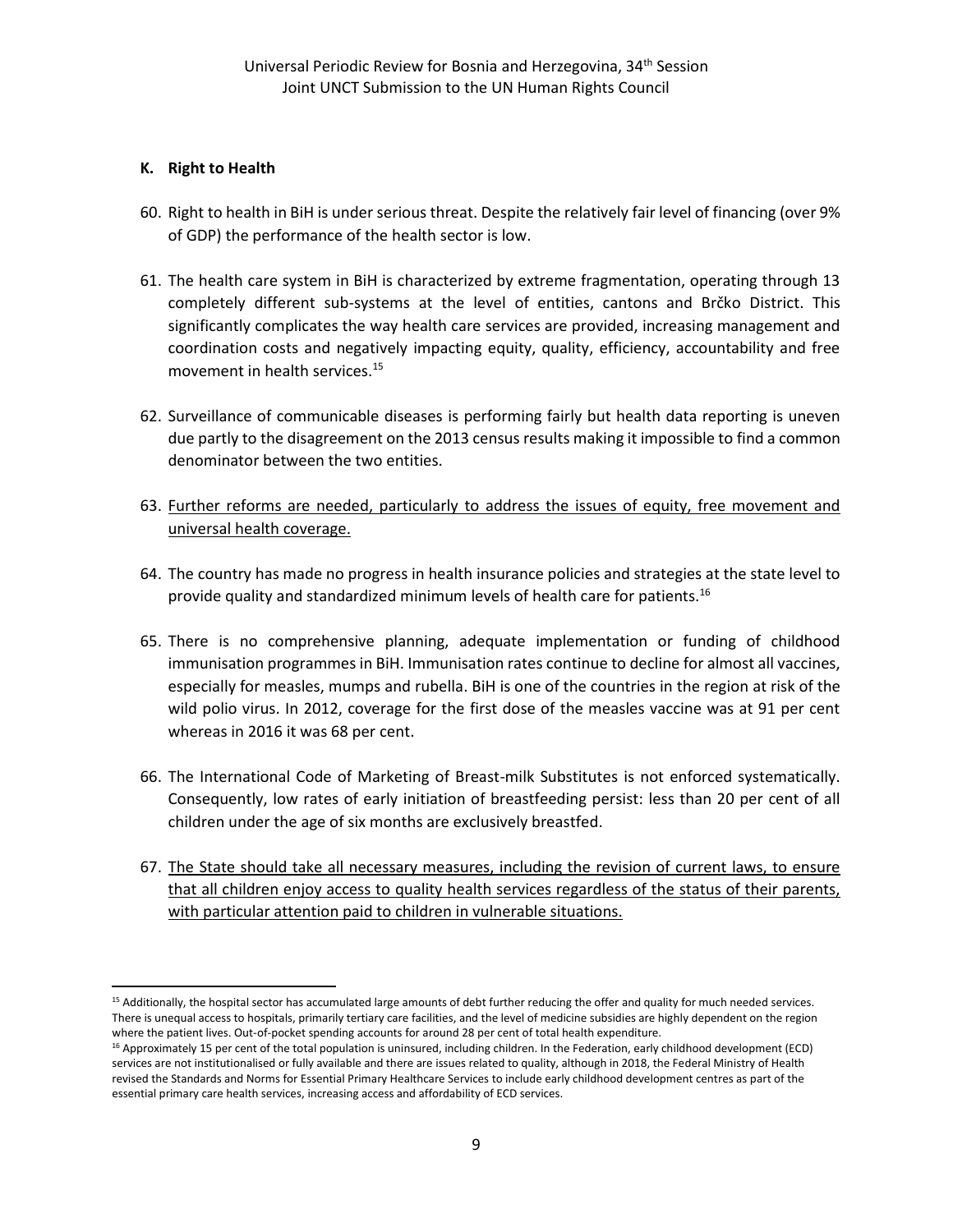- 68. The State needs to strengthen the provision of quality accessible and affordable early childhood development services within all sectors, including health, with focus on the most vulnerable.
- 69. The State needs to allocate adequate human, technical and financial resources for strengthening the vaccination programmes with clear timelines and targets and pay particular attention to children in vulnerable situations.
- 70. Sexual and reproductive health (SRH) care services in public health care institutions are at moderate levels. Accessibility is based on individual health insurance and geographic location; rural areas have lower coverage with SRH services in comparison to urban areas. Efforts continue to increase the capacities of family medicine practitioners to provide family planning services. Modern methods of contraception are accessible throughout the country, but they are not covered by individual health insurance and therefore not affordable for population in lower quintiles. Cervical cancer remains one of the leading causes of death among women but there are no public screening programmes.
- 71. There is a lack of reliable SRH data that could be used to assess, monitor and evaluate the level of quality of SRH among the general population in the country.
- 72. Various levels of authorities in BiH should do more to improve the accessibility and affordability of SRH education and services and include at least essential types of contraception in positive medication lists.
- 73. FBiH authorities (FBiH Ministry of Health) strengthened their capacities to provide direct and sustained medical and psychosocial support to (male and female) survivors of conflict related sexual violence. At the same time, Program for victims of wartime rape, sexual abuse and torture, and their families in BiH (2013-2016), prepared jointly by the BiH Ministry of Human Rights and Refugees (and reported under the previous UPR) was never adopted at the state level, preventing its full implementation.
- 74. According to 2017 WHO statistics, BiH has the highest European mortality rate attributed to air pollution. The WHO calculates that in BiH, 44, 000 years of life are lost each year due to particulate matter, nitrogen dioxide or ozone pollution. Main contributing factors to air pollution include the energy sector, industry, transport and housing.
- 75. The State should take all the necessary measures to eliminate air pollution, especially in locations which are most affected.

# **L. Persons with Disabilities**

76. In terms of accessibility, despite the provisions of the new strategic frameworks on disability adopted in both entities in 2017, there is still no systematic removal of psychical barriers to schools and other public institutions. Similarly, the wide discrepancy between the cash benefits afforded for war-related disabilities and those for children and youth with developmental delays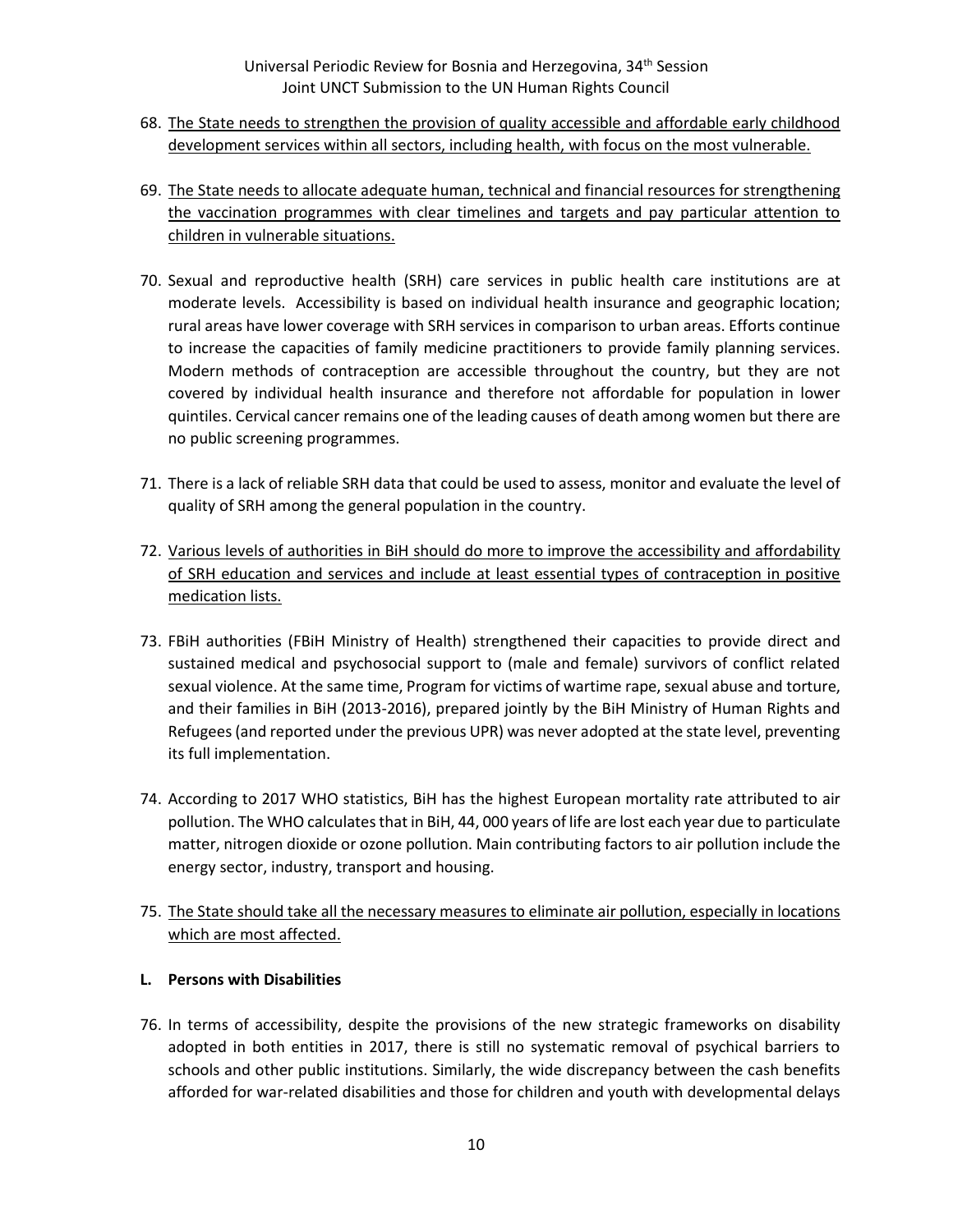### Universal Periodic Review for Bosnia and Herzegovina, 34<sup>th</sup> Session Joint UNCT Submission to the UN Human Rights Council

and disabilities persist. Data collection on disabilities is not comprehensive. Definitions of disabilities vary in the different sectors and are mostly not aligned with the disability definition as outlined in the CRPD. Children with disabilities face barriers in education, health and social protection and this impacts on their lives as adults, including employability and overall inclusion.

- 77. BiH needs to make further efforts to harmonise the definition of disability in all policies, legislation and service provision levels.
- 78. Data collection on children with disabilities must be strengthened at all the levels. Coordination mechanisms for improving the rights of children with disabilities have to be strengthened.

### **M. Roma**

- 79. Ministry of Human Rights and Refugees of BiH developed a "Framework Action Plan on Educational Needs of Roma in BiH (2018-2022)", which was adopted by the Council of Ministers in September 2018. Despite this positive development, Roma children and families still remain discriminated against, through poverty, lower access to education, health protection and other services.
- 80. Widespread poverty among the Roma population and scarce employment opportunities has led some Roma families and individuals to try to migrate to other countries in search for better opportunities. A number of them were returned to BiH due to their "irregular status" or because they did not qualify for international protection. Upon return, many of these individuals faced problems in reintegrating to their communities of origin and rapidly fell into deeper poverty. Few programs are available to support the social reintegration and economic subsistence of these households and individuals, with the children being the most affected. Although a great amount of reduction of persons at risk of statelessness was achieved among the Roma population, gaps remain in the law and practice concerning birth registration.
- 81. Roma women<sup>17</sup> are in particularly difficult position in the Western Balkans, based on studies on environmental deprivation, health conditions and access to personal documentation conducted in BiH under the Regional Roma Initiative.<sup>18</sup>
- 82. The country's institutions need to enhance social inclusion of Roma at all levels and in all the sectors through building stronger evidence base, changing policies and strategies and ensuring budgetary allocations for the Roma-friendly services.
- **N. Refugees & Internally Displaced Peoples**

<sup>&</sup>lt;sup>17</sup> On average, 9 in 10 Roma women are not in employment, 2 in 3 Roma women do not have any money of their own, while 1 in 2 employed Roma women do not have health care or pension coverage. The issue of early marriage among marginalized Roma women is still present and on average, 1 in 3 Roma girls are married before the age of 18.

<sup>&</sup>lt;sup>18</sup> UNDP and the World Bank, with the support of the European Commission carried out the Regional Survey on the Socio-Economic Position of Roma in the Western Balkans in 2017. *(In each country, approximately 750 Roma and 350 non-Roma households living in the same neighborhoods or vicinity were interviewed).*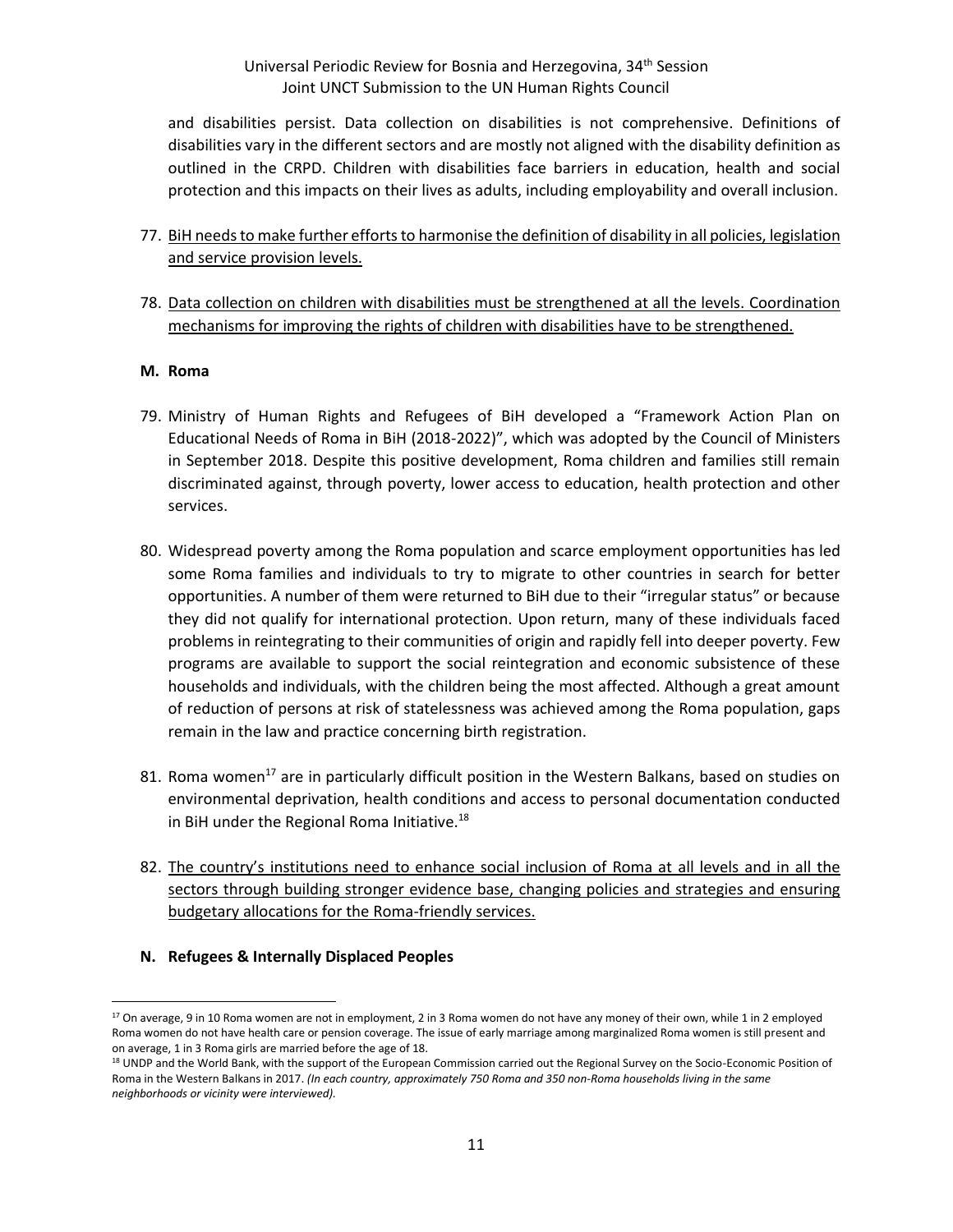- 83. While BiH has achieved significant progress around the revised strategy for the implementation of Annex VII of the DPA, 96,830 persons in BiH still hold official IDP status and it is estimated that there are 47,000 minority returnees, of which 30 % are in need of durable solutions due to problematic access to rights, lack of adequate housing and infrastructure.
- 84. Among the 96,830 officially registered IDPs, the UNCT estimates that one third are vulnerable and in need of assistance in order to either be able to integrate in local communities or return to their pre-war home. Return or local integration prospects are particularly affected by an inconsistent application of legislative frameworks at different administrative levels, inadequate policies and fragmentation of administrative procedures. Moreover, although physical security is no longer a major concern, hate crime incidents against minorities still occur. IDPs and returnees cannot access legal aid provided by the government under the same conditions throughout the country. This is a result of the inconsistent eligibility criteria for accessing free legal aid and scope of free legal aid in different administrative entities.
- 85. It is recommended that BiH harmonize health care and health insurance and social protection legislation to facilitate IDPs and returnees access to health care across the country and to facilitate access to social aid. Ensure access to adequate housing for IDPs and returnees, including by closing all remaining collective centers, allocating sufficient budgetary resources housing programmes, developing the social housing legal framework and establishing complementary local integration programmes; ensure free legal aid for IDPs and returnees, in law and practice.
- 86. BiH adopted a new Law on Foreigners in 2015 and a new Law on Asylum in 2016. The Law on Asylum guarantees to asylum-seekers the right to adequate reception conditions, in particular with respect to accommodation, food, primary health care, primary and secondary education, free legal aid and psycho-social support, several gaps remain.
- 87. Up until December 2017, BiH was seen as a transit country and the authorities resorted to restrictive measures, which included expulsion orders and detention of asylum-seekers, including unaccompanied minors, who did not express an intention to seek asylum within 24 hours of arriving in BiH territory.<sup>19</sup> This practice was abandoned following the increase in new arrivals in 2018. However, there were cases of detention of families with children from 7 to 20 days pending their readmission to countries of origin.
- 88. It is recommended that BiH strengthen national capacities to identify and refer asylum-seekers at the borders and within the country; enhance the capacity of the responsible authorities to process asylum claims in a reasonable time, ensure access to asylum for all by facilitating renewal and/or

<sup>&</sup>lt;sup>19</sup>Between 1 January and 31 December 2018, BiH authorities detected the arrival, or transit through the country, of 24,067 asylum seekers and migrants compared to only 755 in 2017. Of the 24,067 persons detected in 2018, 22,130 persons expressed their intention to seek asylum, but only 1.567 (7%) chose or managed to register their asylum claim. Many persons were not able to register their asylum claims and access the asylum procedure. Close to 5,000 asylum-seekers and migrants remain in BiH with close to 4,000 persons in only one of the ten cantons in FBiH at the beginning of 2019. Persons who expressed an intention to seek asylum but who have not registered their asylum application enjoy limited scope of rights.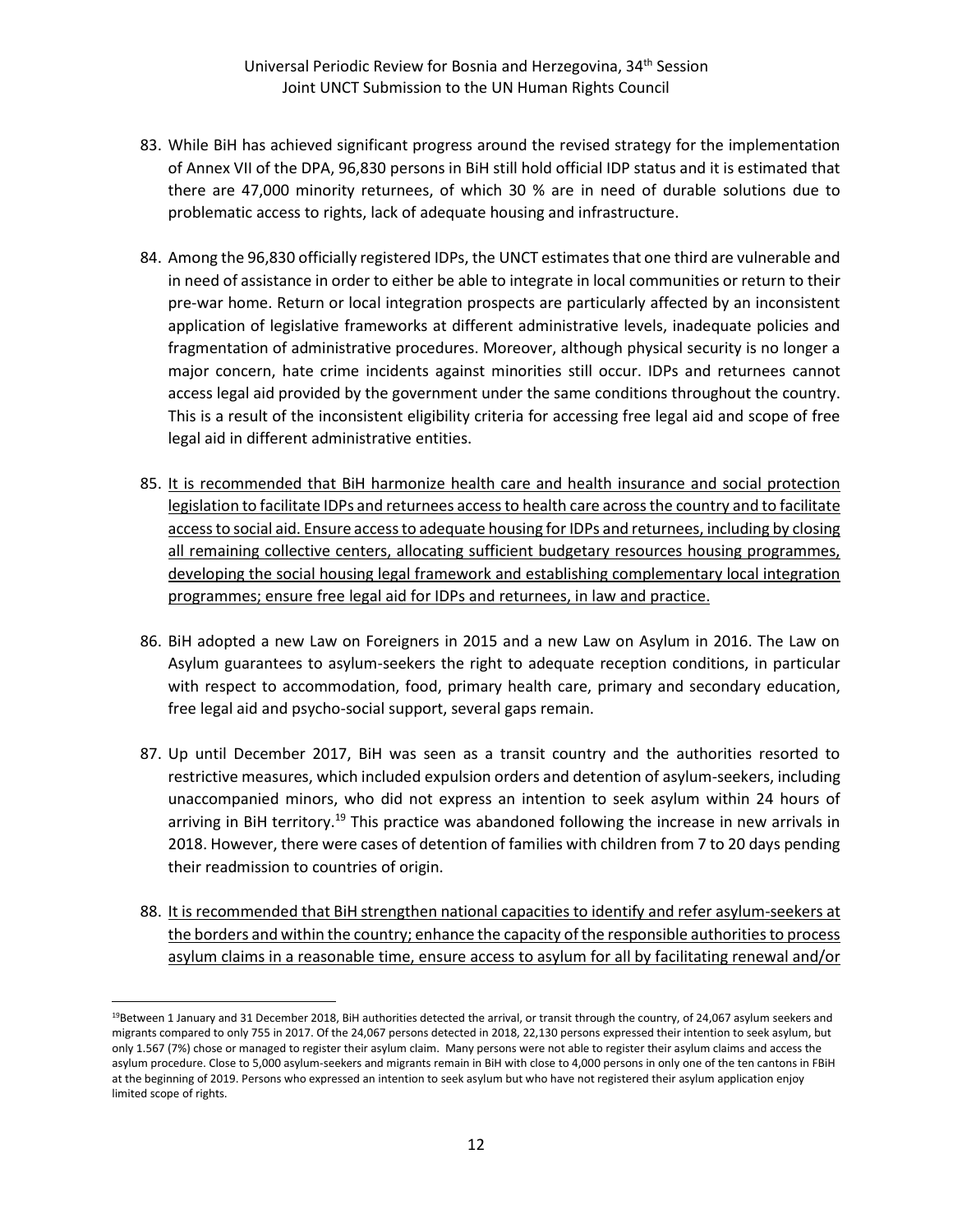extension of attestation on expressed intent to seek asylum, waiving the mandatory fee and need to register address, and; amend BiH extradition legislation to suspend extradition pending the final determination of asylum claims, in line with international human rights instruments**.**

- 89. The proper identification and referral of asylum-seekers, at the borders and within BiH, remains an issue of concern and as a consequence asylum-seekers do not fully enjoy an effective right to seek asylum and to access the territory.
- 90. The BiH law regulating extradition allows for the extradition of asylum-seekers who applied for asylum after an extradition request is made, in contradiction to international and EU standards.
- 91. Persons who expressed an intention to seek asylum but who have not registered their asylum application enjoy limited rights, such as the right to accommodation, including services available in reception centres, and the right to remain in BiH for the period of validity of the attestation on intent to seek asylum. In practice, reception conditions, in particular for vulnerable persons, were inadequate throughout 2018 both for formally registered asylum-seekers and for persons who expressed intention to seek asylum.
- 92. The reception of asylum-seekers falls under the responsibility of the Ministry of Security. Reception sites fall short of responding to asylum-seekers' needs and ensuring their protection. For instance, a great number of people stayed without shelter in deplorable living conditions in the Una-Sana Canton throughout 2018. Despite the increase in the number of reception centres, the shelter capacity for vulnerable persons, UASCs, survivors of sexual and gender-based violence (SGBV), single women and families fails to meet the foreseen needs. At the same time, access to humanitarian assistance remains a challenge, and the process to access accommodation for asylum-seekers is particularly cumbersome. In addition to the dire situation of accommodation and living conditions, the risk of SGBV, including rape, sexual harassment and domestic violence is prevalent in reception centres affecting particularly asylum-seeking women, girls and UASC. Institutional responses to cases of SGBV are limited, if not absent.
- 93. It is recommended that BiH's government authorities take full responsibility over the response to the refugee and migrant situation and adequately prepare for any potential increase in arrivals; accommodation capacities be increased and conditions in already existing centres improved, and; provision of health care and protection services, and access to asylum shall be stepped up.
- 94. It is recommended that BiH improve reception conditions for asylum-seekers and migrants by: increasing accommodation capacities, including protection-sensitive housing for vulnerable categories; streamlining processes to access reception centers; ensuring adequate access to health care, including secondary and tertiary healthcare in specific situations; strengthening the capacity of the Centers for Social Welfare, police and health centers to respond to cases of SGBV, including cases of domestic violence.
- 95. BiH should ensure that appropriate protection and assistance is provided to all children including migrant and asylum-seeking UASC by: stepping up identification and referral capacities;